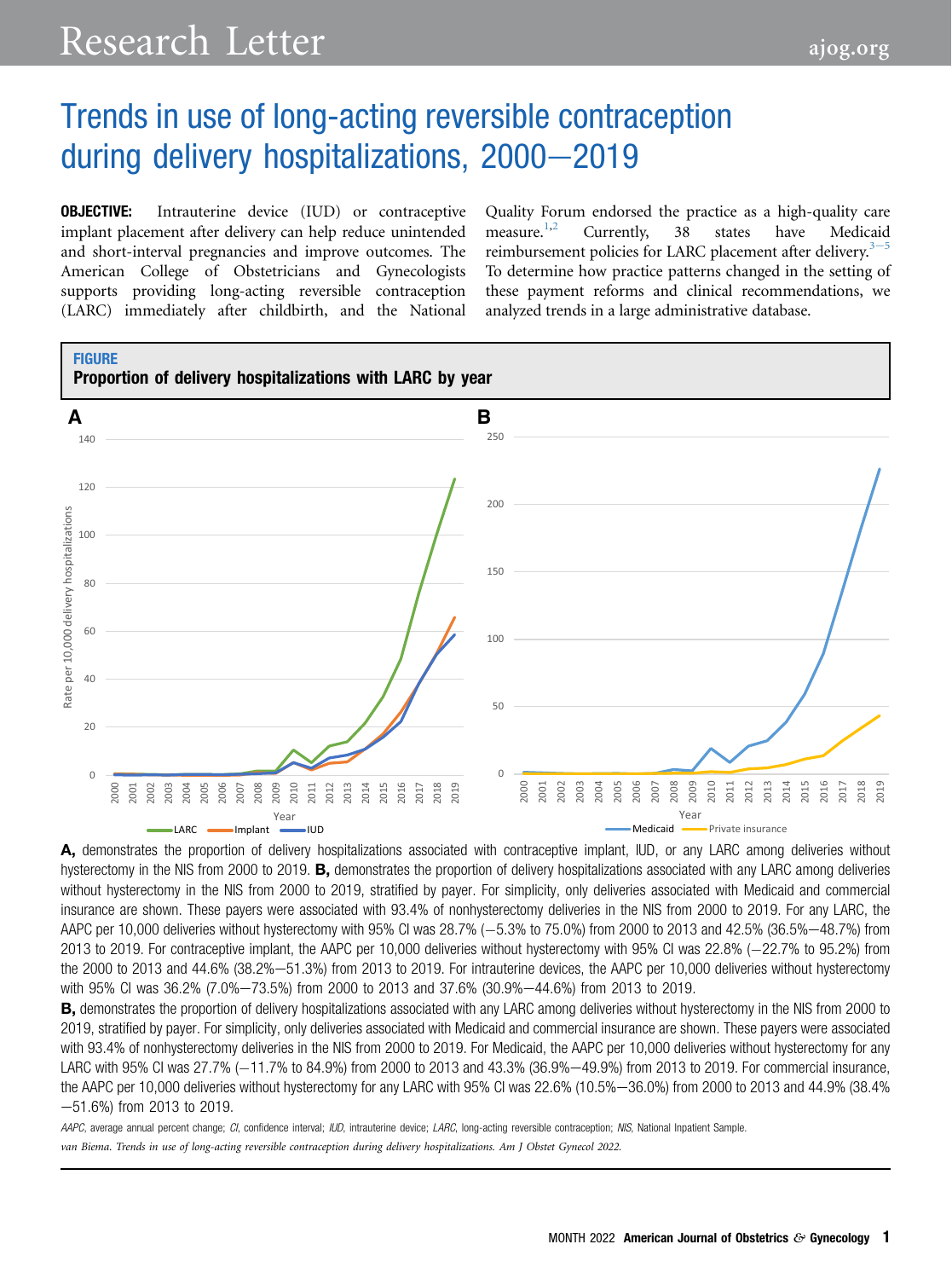## **ARTICLE IN PRESS**

# <u>Research Letter and Changes and Changes and Changes and Changes and Changes and Changes and Changes and Changes and</u>

STUDY DESIGN: We conducted a serial cross-sectional analysis of delivery hospitalizations of patients aged 15 to 54 years included in the National Inpatient Sample (NIS) from 2000 to 2019. The NIS is a publicly available, all-payer inpatient database that approximates a 20% stratified sample of US hospitals. We identified delivery hospitalizations using validated criteria, excluding deliveries associated with hysterectomy. We characterized temporal trends in use of IUD, implants, or both during delivery hospitalizations using Joinpoint Regression Program, version 4.8.0.1 (National Cancer Institute, Bethesda, MD) to calculate the average annual percent change (AAPC) with 95% confidence intervals (CIs). We performed unadjusted and adjusted logistic regression to evaluate the association between demographic and clinical factors and likelihood of receiving inpatient LARC, reporting unadjusted and adjusted odds ratios (aORs) with 95% CIs as measures of association. In an ancillary analysis, we applied NIS population weights to evaluate national temporal trends. This analysis was deemed exempt by the Columbia University Institutional Review Board.

RESULTS: After applying study criteria, 15,917,829 deliveries were included in the analysis. The rate of LARC insertion during delivery hospitalization increased from 0.7 to 123.6 per 10,000 nonhysterectomy deliveries from 2000 to 2019 [\(Figure,](#page-0-0) A), whereas rates of tubal sterilization fell from 741.1 to 634.2 per 10,000 nonhysterectomy deliveries over the same interval (data not shown). The trend for inpatient LARC in the general obstetrical population demonstrated an inflection in 2013 in a 3-joinpoint model, with an AAPC of 42.5% (95% CI, 36.5%-48.7%) from 2013 to 2019. By 2019, LARC was placed in 226.5 per 10,000 nonhysterectomy deliveries among Medicaid beneficiaries (AAPC, 2013-2019, 43.3%; 95% CI, 36.9%-49.9%) vs 43.5 per 10,000 among the commercially insured (AAPC,  $2013-2019$ ,  $44.9\%$ ;  $95\%$ CI,  $38.4\% - 51.6\%$ ) (Figure, B). Deliveries to women with non-Hispanic Black (aOR, 2.06; 95% CI, 2.00 $-2.13$ ) and Hispanic (aOR, 1.84; 95% CI, 1.78 $-1.90$ ) race and ethnicity, Medicaid insurance (aOR, 3.59; 95% CI, 3.48 $-3.71$ ), lowest ZIP code-income quartile (aOR, 1.64; 95% CI, 1.58-1.71), and deliveries at urban teaching hospitals (aOR, 6.11; 95%  $CI, 5.81-6.43)$  had higher odds of inpatient LARC [\(Supplemental Table](#page-2-0)). After applying population weights, an estimated 76,635,914 deliveries demonstrated similar trends and adjusted models (data not shown).

**CONCLUSION:** Use of immediate postpartum LARC among Medicaid beneficiaries dramatically increased after 2013, suggesting increased uptake in the setting of Medicaid payment reforms and clinical recommendations. Inpatient LARC use also increased among a smaller proportion of the commercially insured from 201[3](#page-1-2) to 2019. $3$  Low-income women and non-Hispanic Black and Hispanic women were significantly more likely to receive inpatient LARC from 2000 to 2019. These populations have higher rates of Medicaid enrollment. Further research is indicated to ensure that LARC use is

optimal in fulfilling the contraceptive needs and preferences for these populations.

Fiamma van Biema, MA Teachers College Columbia University New York, NY

Alexander M. Friedman, MD, MPH Division of Maternal-Fetal Fetal Medicine Department of Obstetrics and Gynecology Vagelos College of Physicians and Surgeons Columbia University 622 West 168th St. New York, NY 10032 [amf2104@cumc.columbia.edu](mailto:amf2104@cumc.columbia.edu)

Ana G. Cepin, MD Department of Obstetrics and Gynecology Columbia University 622 West 168th St. New York, NY 10032

Timothy Wen, MD, MPH Department of Obstetrics and Gynecology University of California San Francisco San Francisco, CA

Anna P. Staniczenko, MD, MSc Mary E. D'Alton, MD Teresa C. Logue, MPH Department of Obstetrics and Gynecology Columbia University New York, NY

M.E.D. had a senior leadership role in the American College of Obstetricians and Gynecologists II's Safe Motherhood Initiative, which received unrestricted funding from Merck for Mothers. T.W. serves as a consultant on the medical advisory board for Delfina, Inc. The other authors do not report any potential conflict of interest.

The authors report no funding for this study.

This analysis was deemed exempt by the Columbia University Institutional Review Board (AAAE8144).

#### <span id="page-1-0"></span>REFERENCES

<span id="page-1-1"></span><sup>1.</sup> [American College of Obstetricians and Gynecologists](http://refhub.elsevier.com/S0002-9378(22)00436-7/sref1)' Committee on [Obstetric Practice. Committee Opinion No. 670: immediate postpartum](http://refhub.elsevier.com/S0002-9378(22)00436-7/sref1) [long-acting reversible contraception. Obstet Gynecol 2016;128:e32](http://refhub.elsevier.com/S0002-9378(22)00436-7/sref1)–7. 2. National Quality Forum perinatal and reproductive health 2015-2016 final report. 2016. Available at: [https://www.qualityforum.org/](https://www.qualityforum.org/Publications/2016/12/Perinatal_and_Reproductive_Health_2015-2016_Final_Report.aspx) [Publications/2016/12/Perinatal\\_and\\_Reproductive\\_Health\\_2015-2016\\_](https://www.qualityforum.org/Publications/2016/12/Perinatal_and_Reproductive_Health_2015-2016_Final_Report.aspx) [Final\\_Report.aspx](https://www.qualityforum.org/Publications/2016/12/Perinatal_and_Reproductive_Health_2015-2016_Final_Report.aspx) 2016.

<span id="page-1-2"></span><sup>3.</sup> [Kroelinger CD, Okoroh EM, Uesugi K, et al. Immediate postpartum](http://refhub.elsevier.com/S0002-9378(22)00436-7/sref3) [long-acting reversible contraception: review of insertion and device](http://refhub.elsevier.com/S0002-9378(22)00436-7/sref3) [reimbursement policies. Womens Health Issues 2021;31:523](http://refhub.elsevier.com/S0002-9378(22)00436-7/sref3)–31.

<sup>4.</sup> Brown JA, Greenfi[eld LT, Rapkin RB. Special report: implementing imme](http://refhub.elsevier.com/S0002-9378(22)00436-7/sref4)[diate postpartum LARC in Florida. Am J Obstet Gynecol 2020;222:S906](http://refhub.elsevier.com/S0002-9378(22)00436-7/sref4)–9. 5. [Lacy MM, McMurtry Baird S, Scott TA, Barker B, Zite NB. Statewide](http://refhub.elsevier.com/S0002-9378(22)00436-7/sref5) [quality improvement initiative to implement immediate postpartum long](http://refhub.elsevier.com/S0002-9378(22)00436-7/sref5)[acting reversible contraception. Am J Obstet Gynecol 2020;222:S910.e1](http://refhub.elsevier.com/S0002-9378(22)00436-7/sref5)–8.

<sup>© 2022</sup> Elsevier Inc. All rights reserved. [https://doi.org/10.1016/j.ajog.](https://doi.org/10.1016/j.ajog.2022.05.061) [2022.05.061](https://doi.org/10.1016/j.ajog.2022.05.061)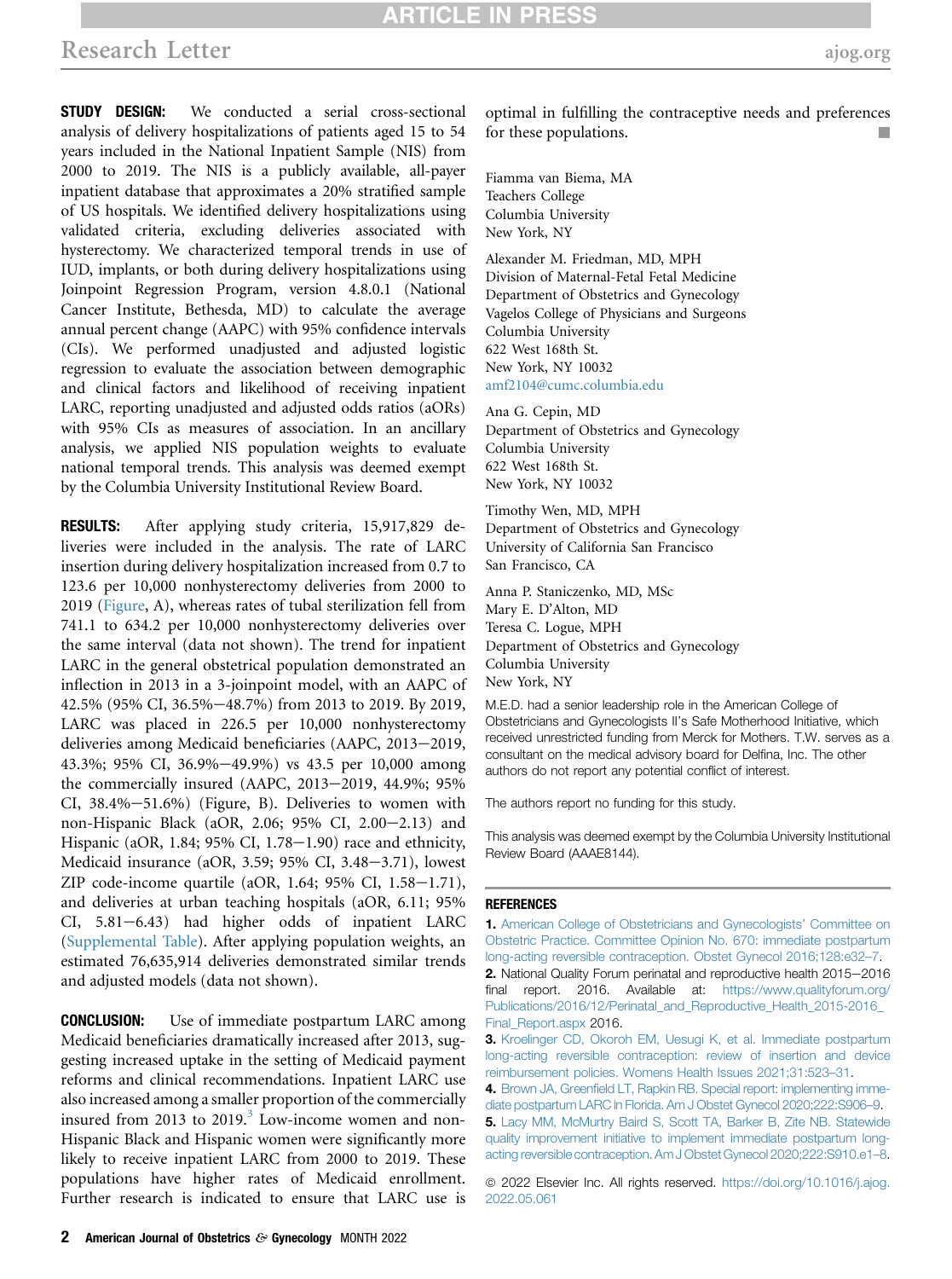#### <span id="page-2-0"></span>SUPPLEMENTAL TABLE

### Unadjusted and adjusted odds for immediate postpartum long-acting reversible contraception among deliveries without a hysterectomy (unweighted)

| Demographic, hospital and clinical factors                                                                                   | Unadjusted odds ratio (95%<br><b>CI)for LARC at delivery</b> | Adjusted odds ratio (95% CI)<br>for LARC at delivery |
|------------------------------------------------------------------------------------------------------------------------------|--------------------------------------------------------------|------------------------------------------------------|
| Risk factors                                                                                                                 |                                                              |                                                      |
| Hospital region                                                                                                              |                                                              |                                                      |
| Northeast                                                                                                                    | Ref                                                          | Ref                                                  |
| Midwest                                                                                                                      | $0.65(0.63 - 0.67)$                                          | $0.73$ (0.71-0.76)                                   |
| South                                                                                                                        | $0.58$ $(0.57 - 0.60)$                                       | $0.56$ (0.54 - 0.57)                                 |
| West                                                                                                                         | $0.72$ (0.70 $-0.74$ )                                       | $0.78$ (0.75-0.81)                                   |
| Hospital location and teaching status                                                                                        |                                                              |                                                      |
| Urban, nonteaching                                                                                                           | Ref                                                          | Ref                                                  |
| Urban, teaching                                                                                                              | 13.59 (12.93-14.28)                                          | $6.11(5.81 - 6.43)$                                  |
| Rural                                                                                                                        | $1.18(1.07 - 1.30)$                                          | $0.75(0.68 - 0.83)$                                  |
| Hospital bed size                                                                                                            |                                                              |                                                      |
| Small                                                                                                                        | Ref                                                          | Ref                                                  |
| Medium                                                                                                                       | $1.05(1.01 - 1.10)$                                          | $1.38(1.32 - 1.44)$                                  |
| Large                                                                                                                        | $1.84(1.77 - 1.91)$                                          | $2.97(2.86 - 3.09)$                                  |
| Age category                                                                                                                 |                                                              |                                                      |
| $15 - 19$ y old                                                                                                              | $1.37(1.32 - 1.42)$                                          | $1.74(1.67 - 1.80)$                                  |
| $20 - 24$ y old                                                                                                              | $1.19(1.15 - 1.22)$                                          | $1.20(1.17 - 1.24)$                                  |
| $25 - 29$ y old                                                                                                              | Ref                                                          | Ref                                                  |
| $30 - 34$ y old                                                                                                              | $0.80$ (0.78-0.83)                                           | $0.89(0.86 - 0.91)$                                  |
| $35 - 39$ y old                                                                                                              | $0.78$ (0.75-0.81)                                           | $0.79$ (0.76-0.83)                                   |
| $40 - 54$ y old                                                                                                              | $0.76$ (0.70 $-0.82$ )                                       | $0.67$ (0.62-0.73)                                   |
| Maternal race                                                                                                                |                                                              |                                                      |
| Non-Hispanic White                                                                                                           | Ref                                                          | Ref                                                  |
| Non-Hispanic Black                                                                                                           | $4.79(4.65 - 4.94)$                                          | $2.06$ (2.00-2.13)                                   |
| Hispanic                                                                                                                     | $3.26$ $(3.17 - 3.36)$                                       | $1.84(1.78 - 1.90)$                                  |
| <b>Other</b>                                                                                                                 | $2.34(2.25 - 2.44)$                                          | $1.71(1.64 - 1.78)$                                  |
| Unknown                                                                                                                      | $0.46$ (0.43-0.49)                                           | $1.48(1.40 - 1.57)$                                  |
| Payer                                                                                                                        |                                                              |                                                      |
| Medicare                                                                                                                     | $8.66$ (7.92-9.46)                                           | $5.30(4.83 - 5.80)$                                  |
| Medicaid                                                                                                                     | $5.69$ $(5.53 - 5.86)$                                       | $3.59$ $(3.48 - 3.71)$                               |
| Private insurance                                                                                                            | Ref                                                          | Ref                                                  |
| Self-pay                                                                                                                     | $2.84(2.65 - 3.04)$                                          | $2.72$ (2.54-2.92)                                   |
| No charge                                                                                                                    | $1.98(1.44 - 2.71)$                                          | $2.98(2.17 - 4.10)$                                  |
| Other                                                                                                                        | $1.83(1.67 - 2.00)$                                          | $1.78(1.63 - 1.95)$                                  |
| ZIP code-income quartile                                                                                                     |                                                              |                                                      |
| First quartile                                                                                                               | 4.83 $(4.66 - 5.02)$                                         | $1.64$ (1.58-1.71)                                   |
| Second quartile                                                                                                              | $2.32$ (2.23-2.42)                                           | $1.25(1.20 - 1.31)$                                  |
| van Biema. Trends in use of long-acting reversible contraception during delivery hospitalizations. Am J Obstet Gynecol 2022. |                                                              | (continued)                                          |